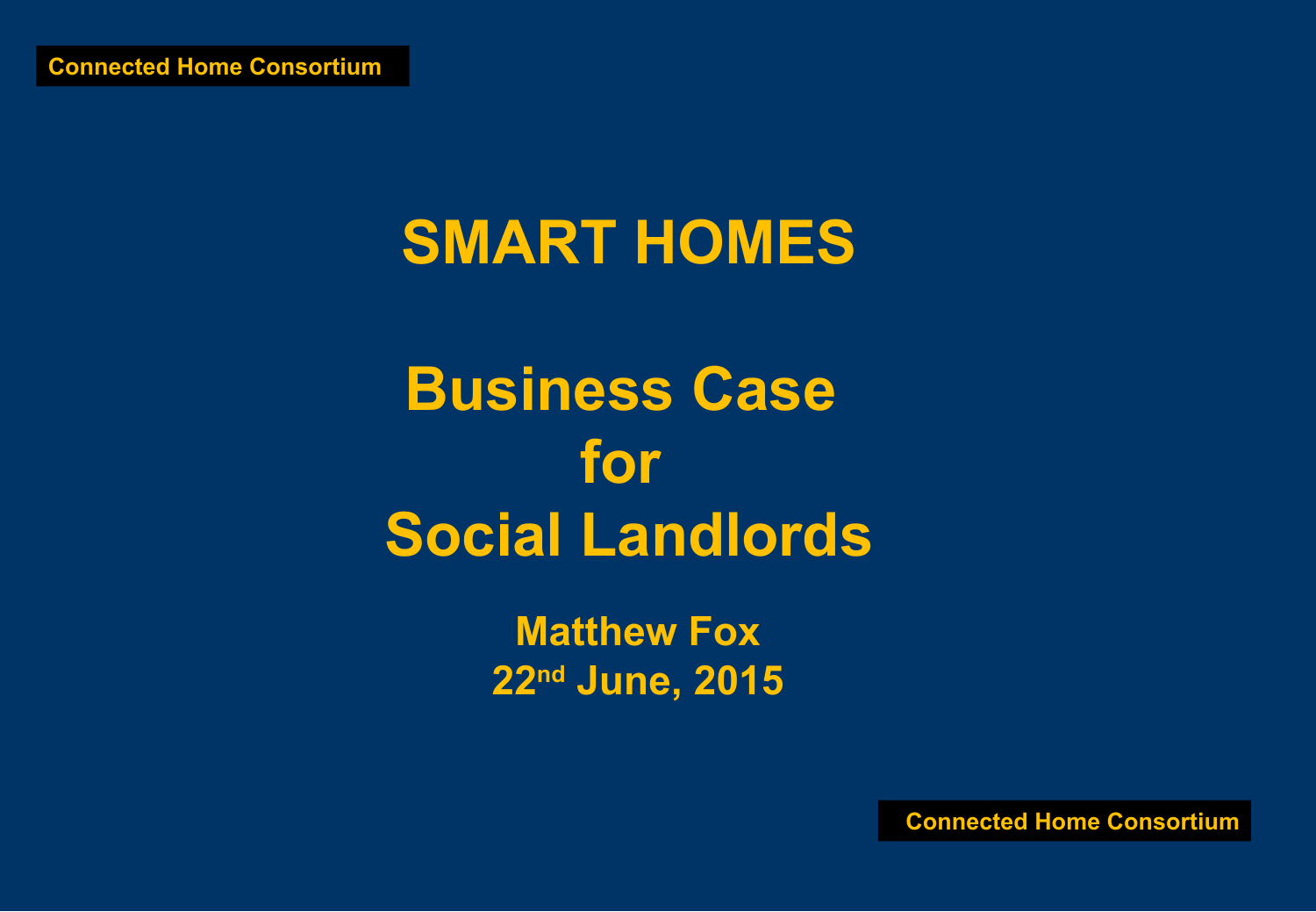# **PAYBACK IS ESSENTIAL...... BUT SLIPPERY**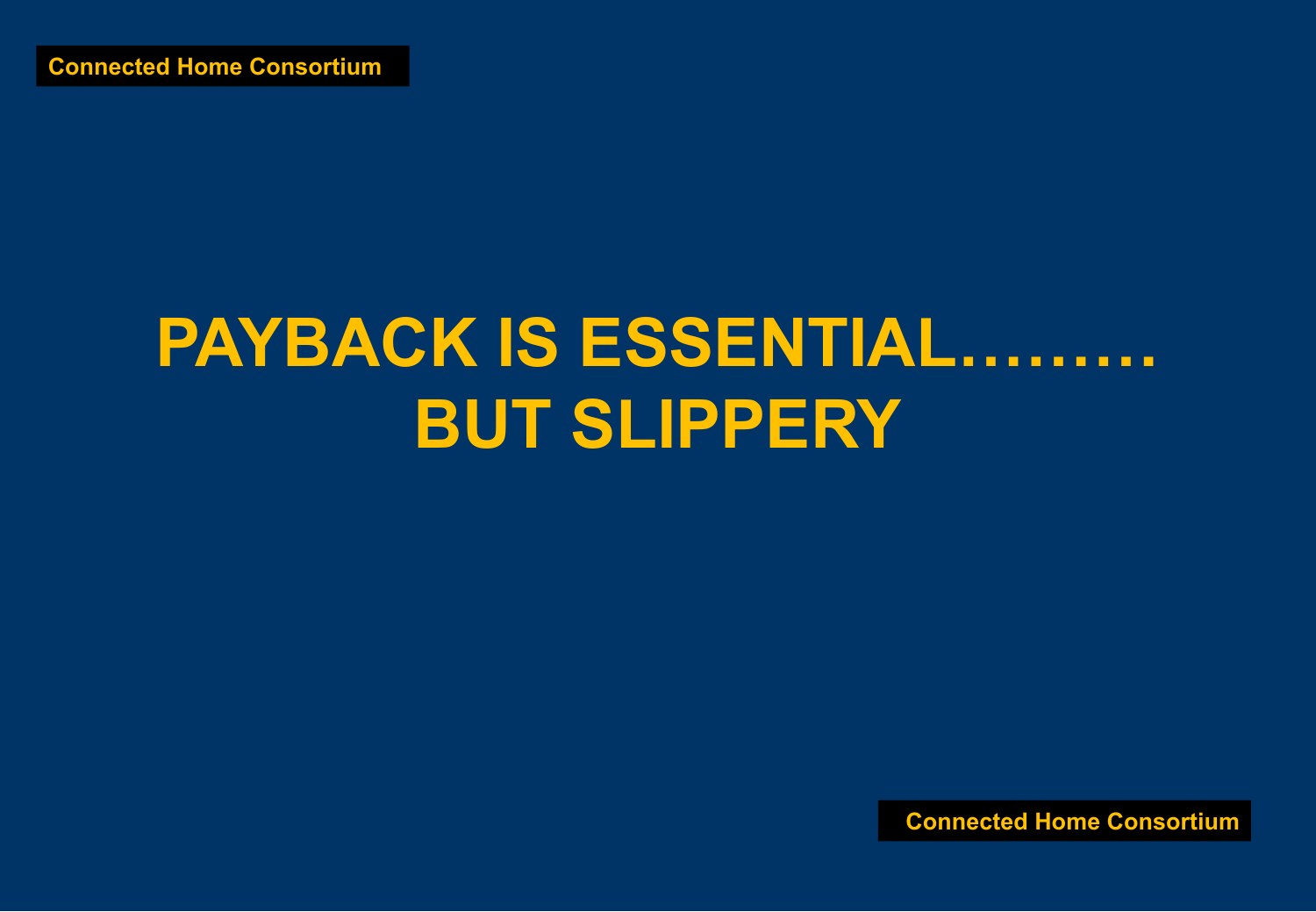## **WHO GETS PAYBACK?**

- **Tenant or Landlord**
- **Needs to be Both**
- **Depends who funds cost of installation**
- **Return to landlord more persuasive.**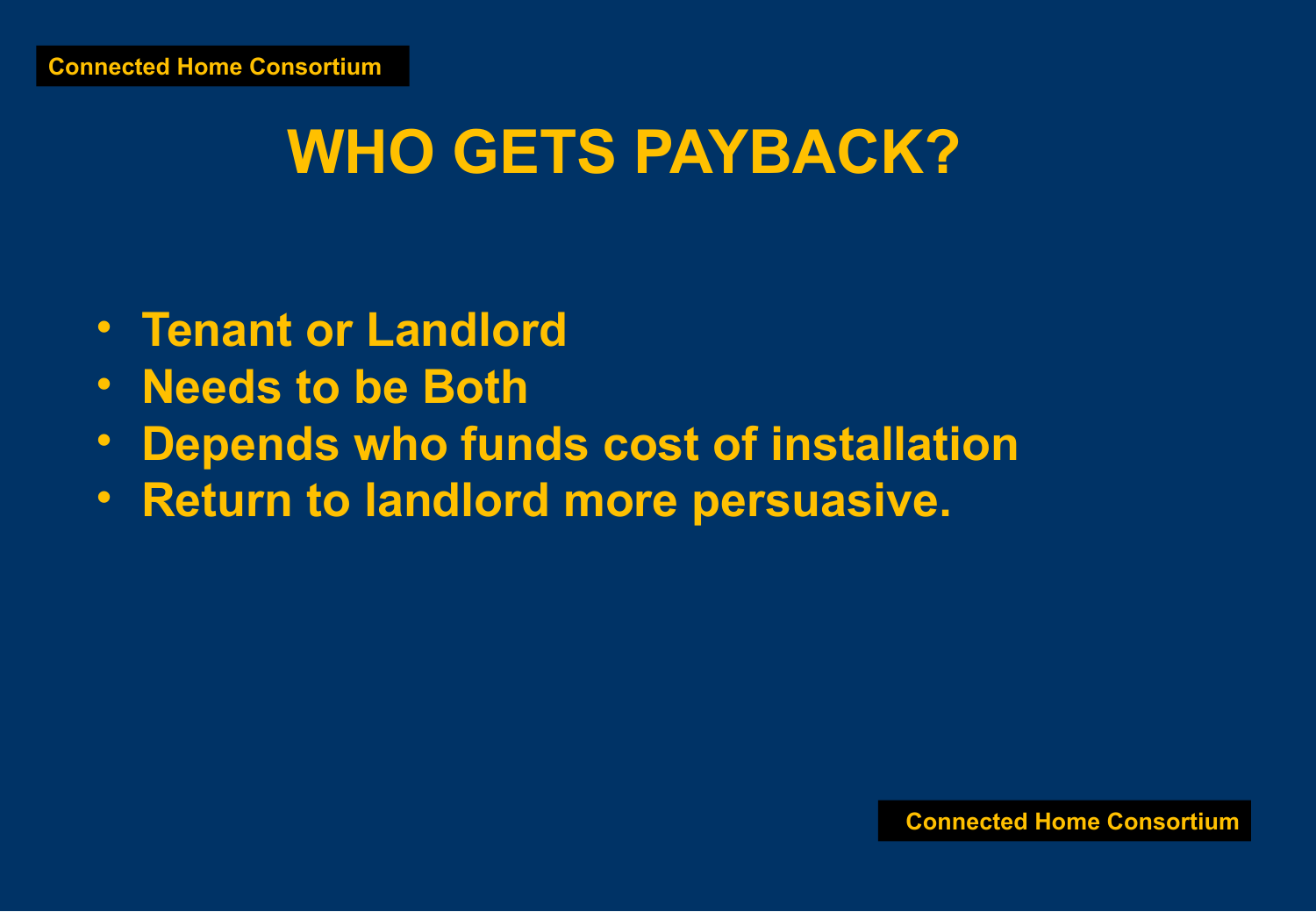#### **WHAT SORT OF PAYBACK?**

- **Cost and Quality**
- **Quality for Tenant**
- **Quality for Landlord**
- **Cash for Tenant**
- **Cash for Landlord.**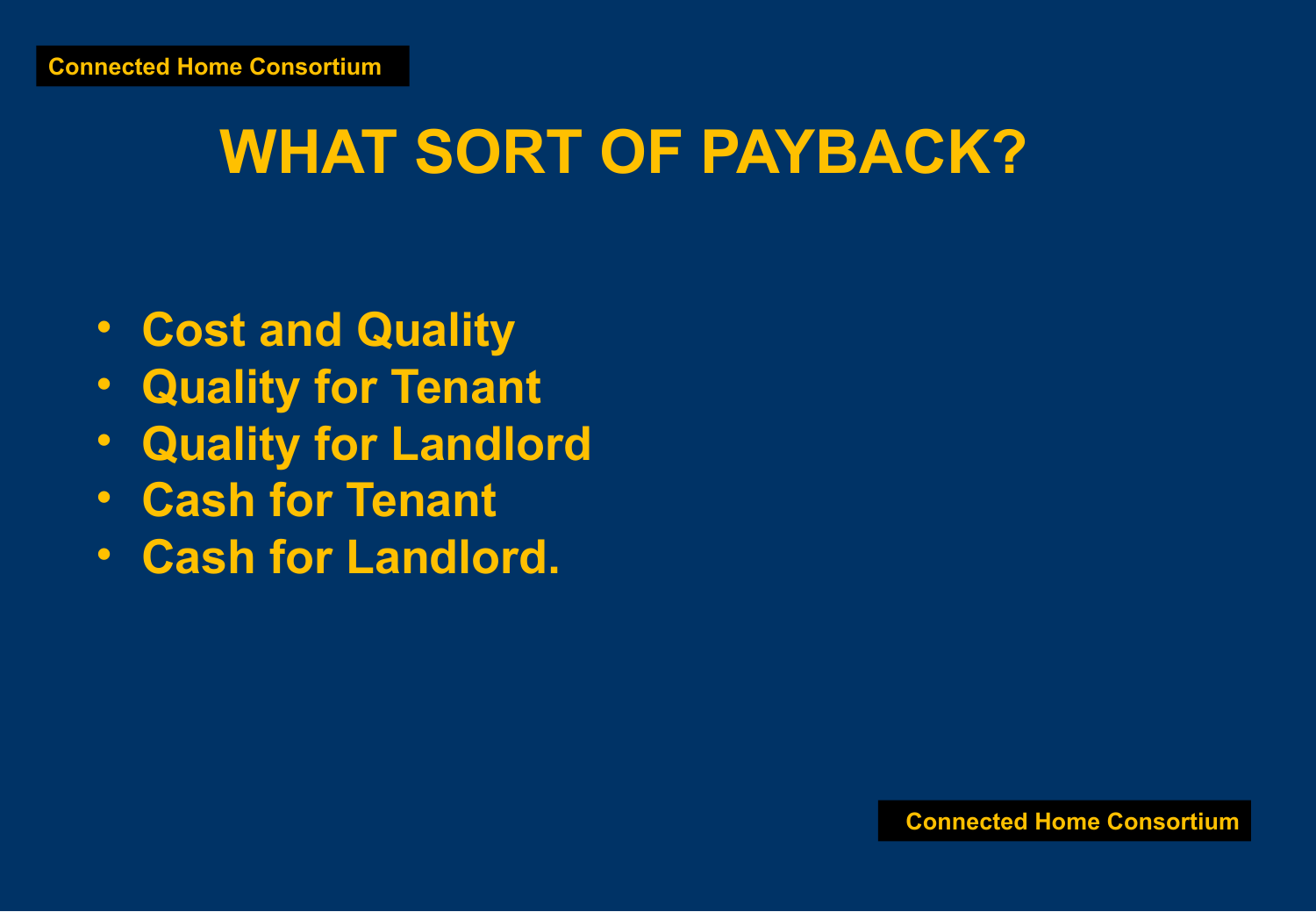#### **WHAT LEVEL OF PAYBACK?**

- **Payback is Yield is Net Return**
- **Comparables**
	- **Development 3% = 33yrs**
	- **Solar 10% = 10 yrs**
- **Smart Home = 50% = 2 years**
- **Needs to be at "make you sit up" level**
- **Fast needed because tech changes so fast.**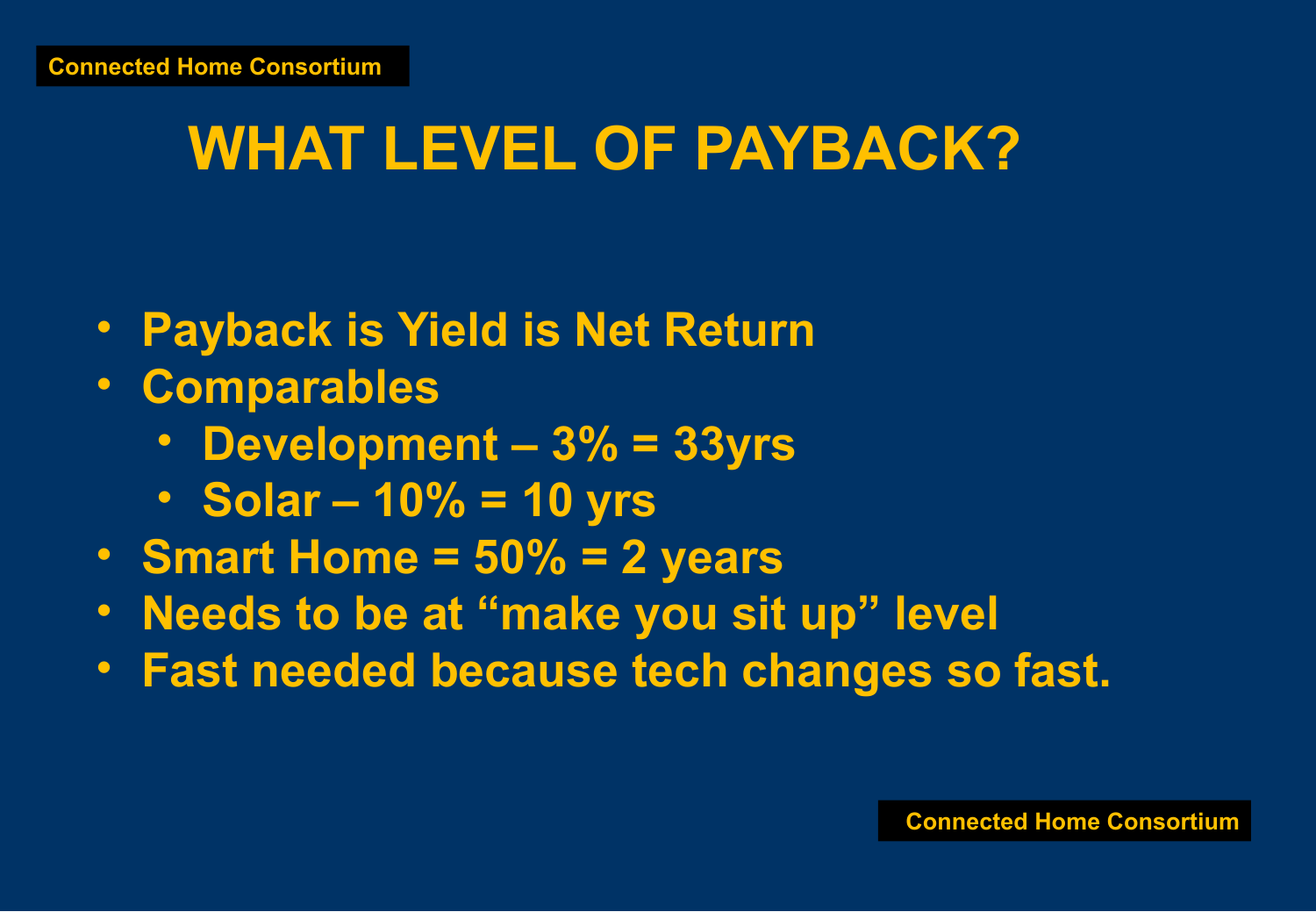# **HOW TO MEASURE PAYBACK?**

- **It's hard ….and therefore slippery**
- **Need pilots to determine payback**
- **HA's attractive because** 
	- **can offer big pilots**
	- **Understand historic costs**
- **Cost coming down so fast, so return is the key.**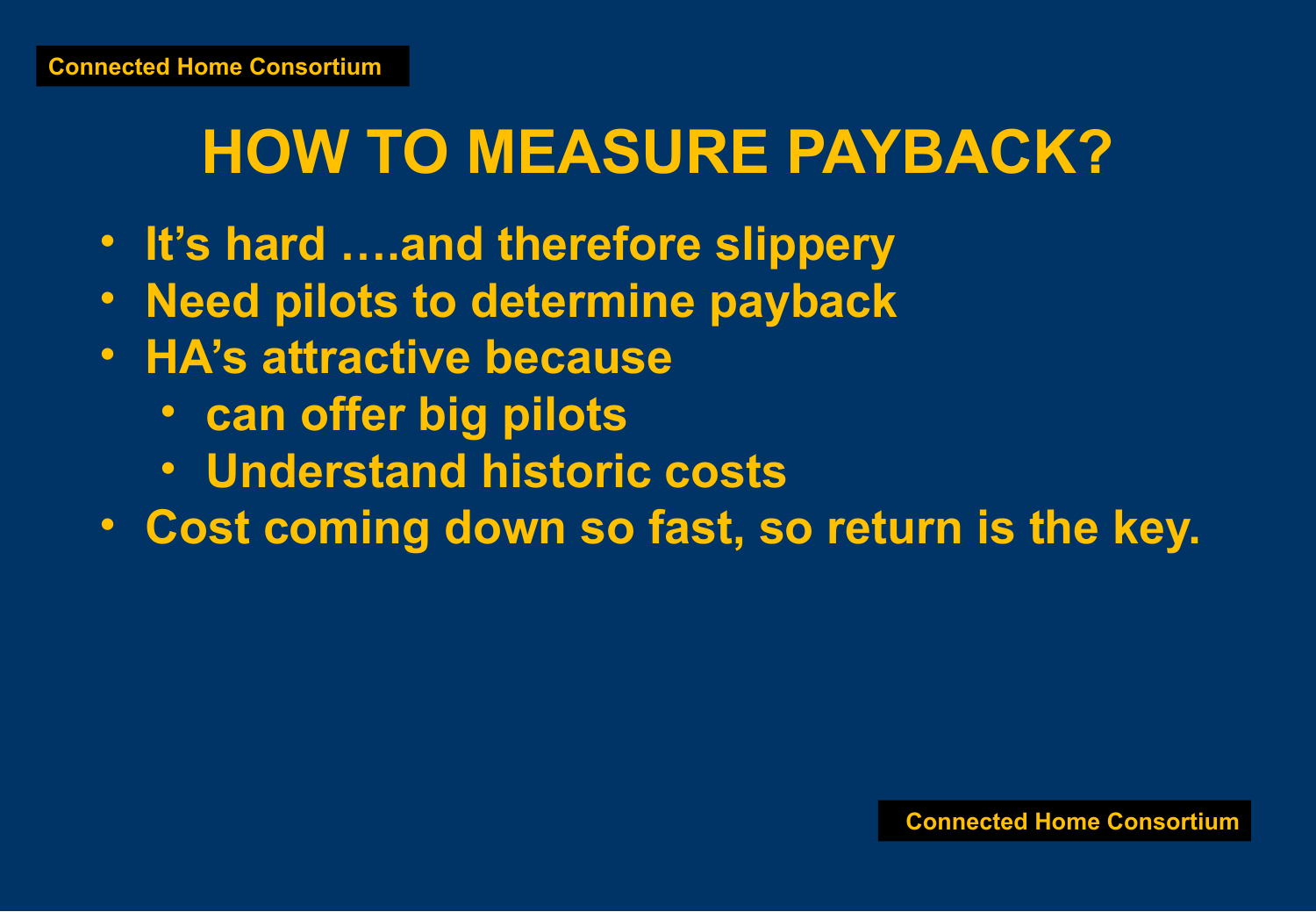#### **EXAMPLES**

#### **.20,000 home landlord.............**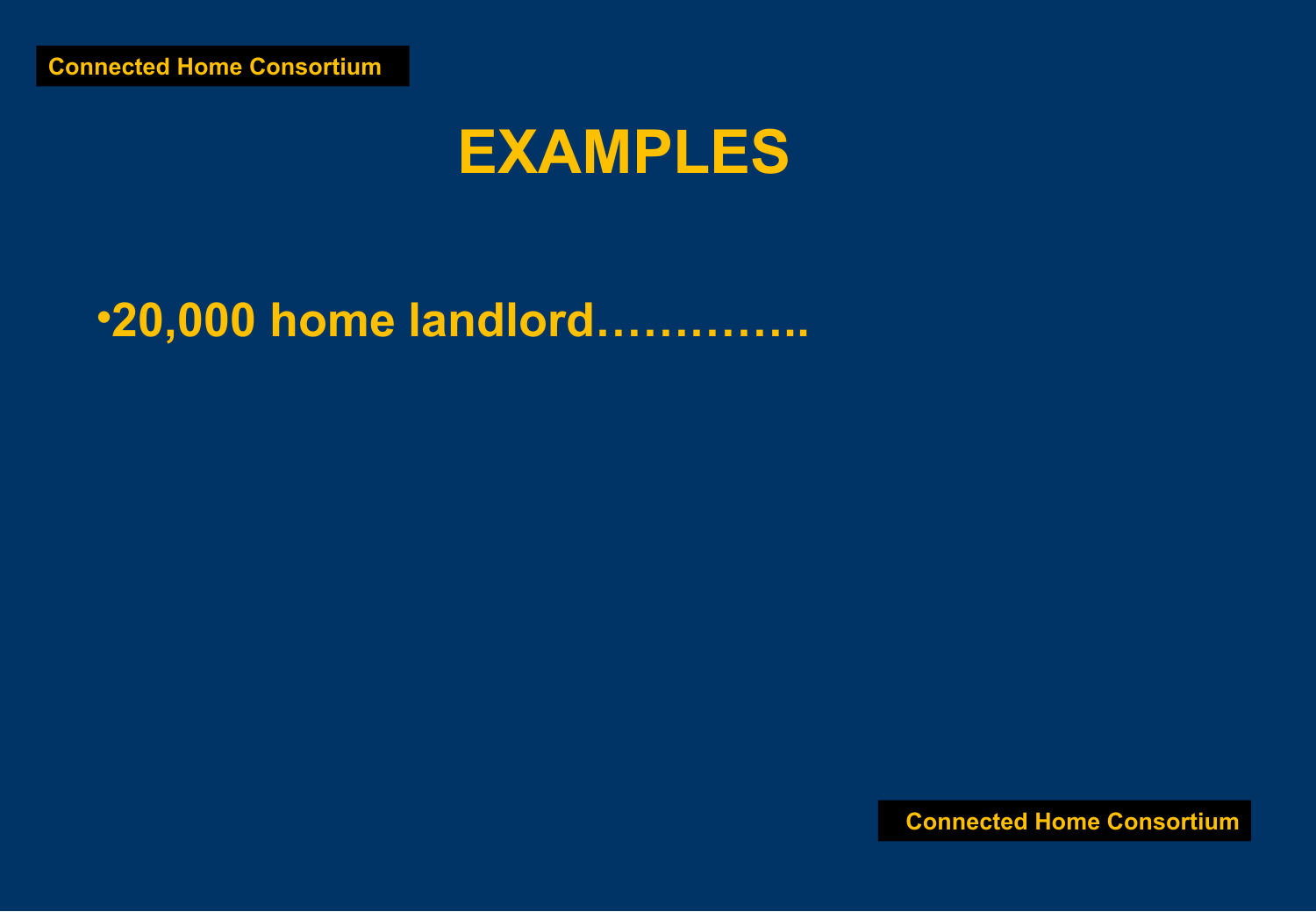#### **Example: USE LESS ENERGY**

| <b>Purpose</b>               | To have heating and hot water only when needed |
|------------------------------|------------------------------------------------|
| <b>How</b>                   | <b>Smart Thermostat</b>                        |
| Formula                      | 20% of typical utility bill of £1,000 pa       |
| <b>Prize per transaction</b> | £200                                           |
| <b>Transactions per year</b> | 20,000                                         |
| <b>Total prize</b>           | £4 million pa for tenants                      |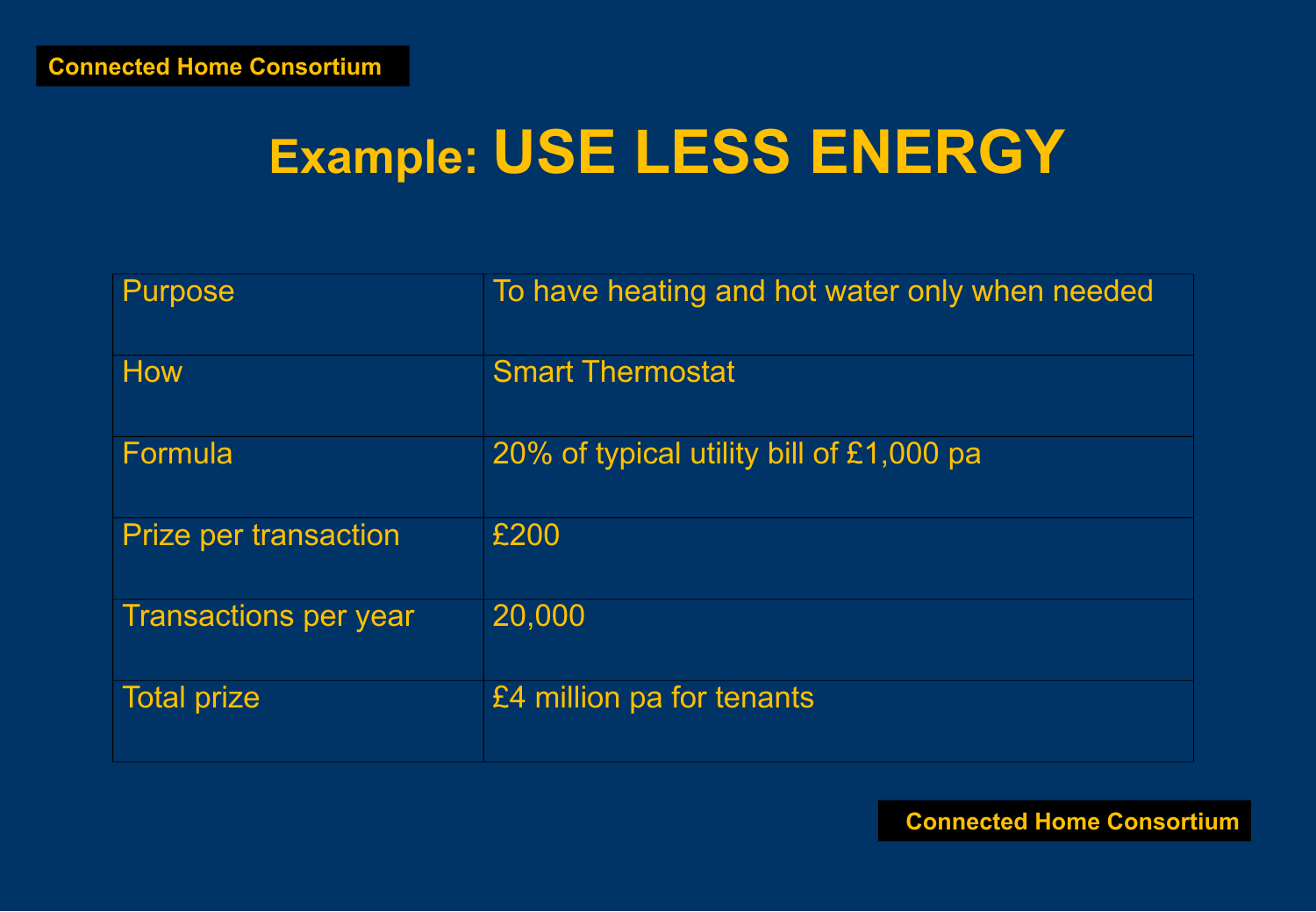#### **Example: KEYLESS ENTRY**

| <b>Purpose</b>               | To avoid need for tenant to be there to admit visitor                                                            |
|------------------------------|------------------------------------------------------------------------------------------------------------------|
| <b>How</b>                   | <b>Digital Door Lock</b>                                                                                         |
| Formula                      | Cost of new locks and time - £200<br>Cost of lost work by resident - £40<br>Cost of maintenance "no shows" - £80 |
| <b>Prize per transaction</b> | New Keys: £200<br>No Shows: £100                                                                                 |
| <b>Transactions per year</b> | 80,000                                                                                                           |
| <b>Total prize</b>           | £2.6 million pa for tenants<br>£1.8 million pa for landlord                                                      |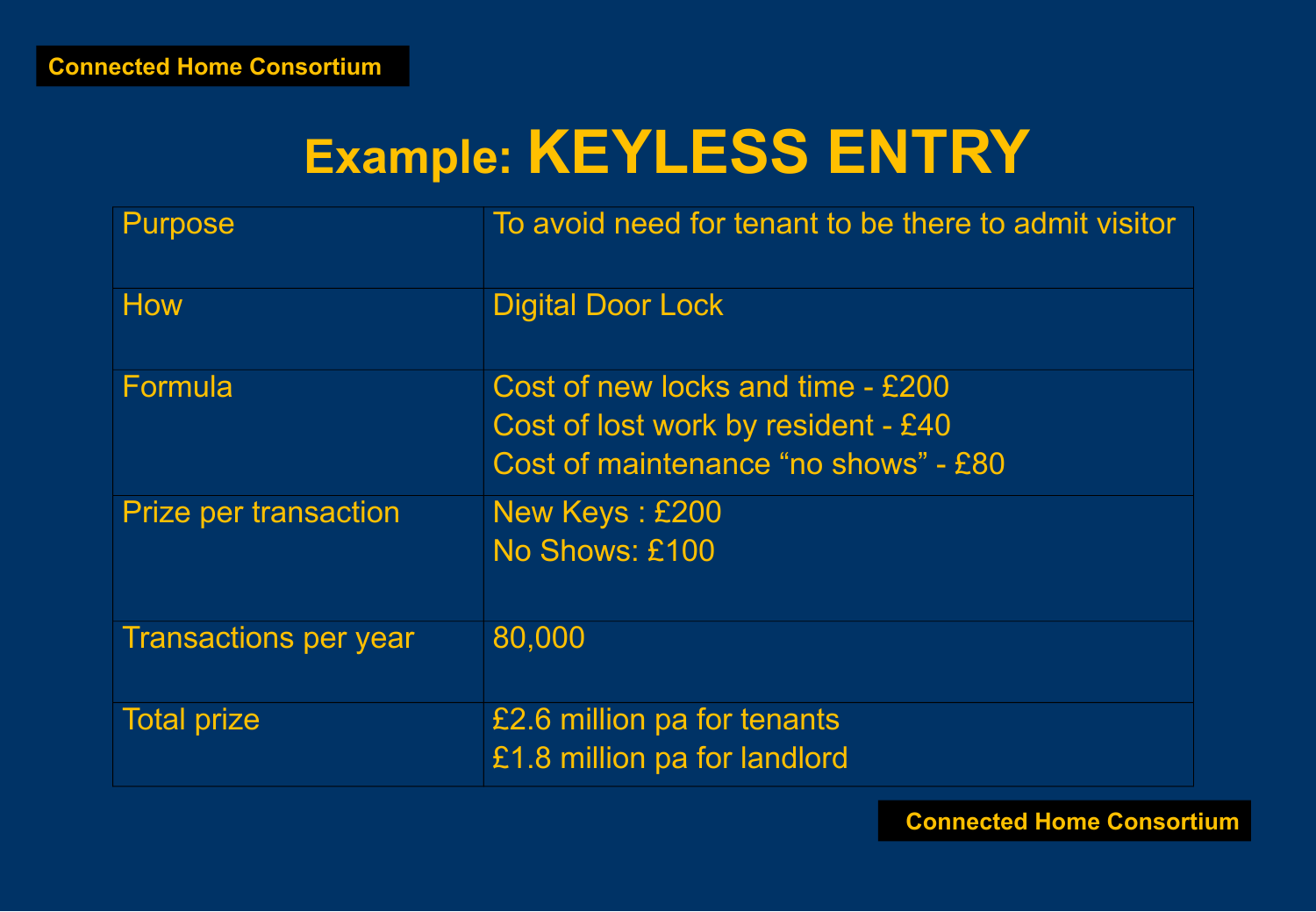#### **Example: GAS SERVICING**

| <b>Purpose</b>               | To avoid need for Gas Servicing visit |
|------------------------------|---------------------------------------|
| <b>How</b>                   | Sensors to monitor boiler performance |
| Formula                      | <b>Cost of annual visit</b>           |
| <b>Prize per transaction</b> | £150                                  |
| <b>Transactions per year</b> | 20,000                                |
| <b>Total prize</b>           | £3 million pa for landlord            |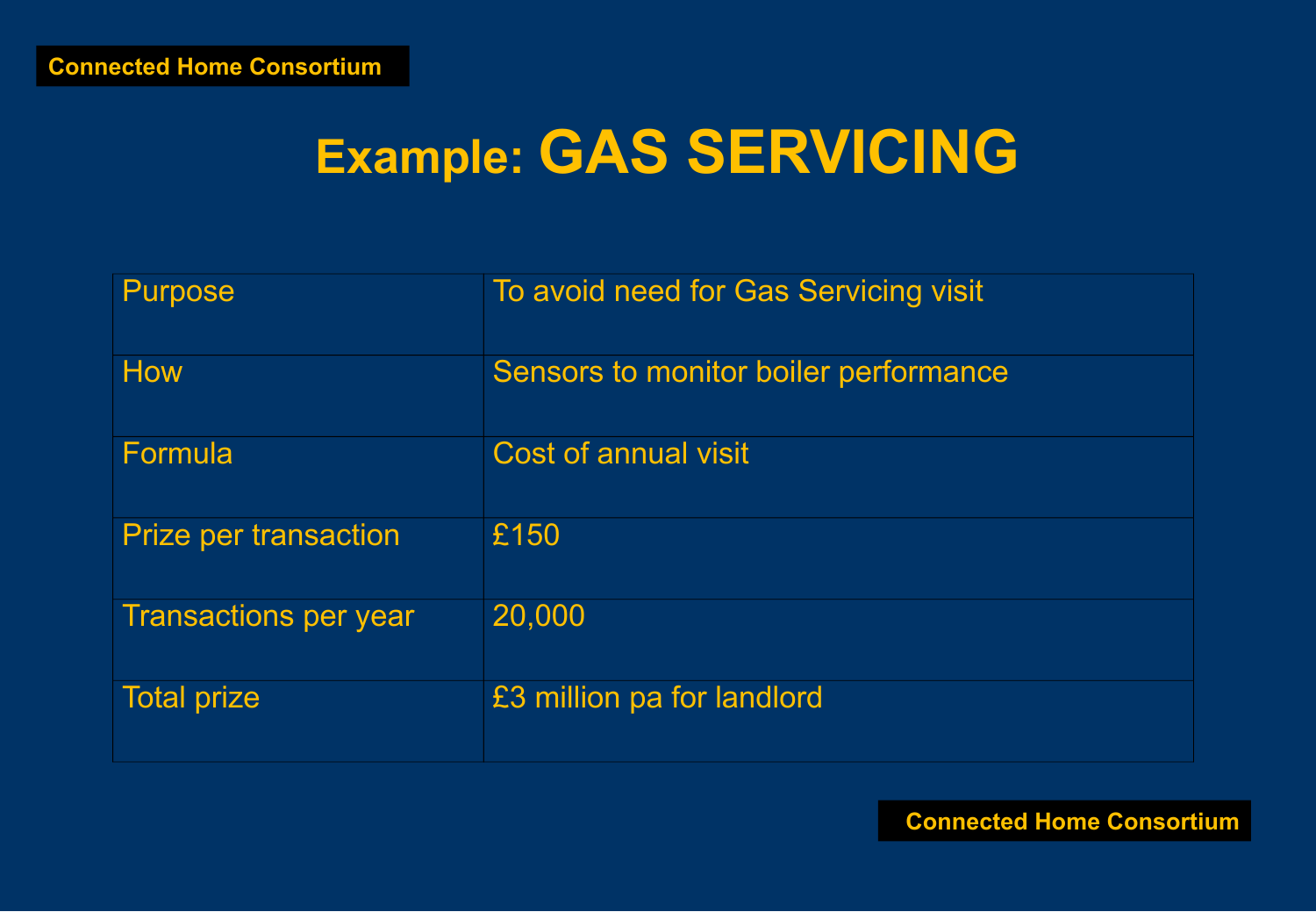# **Example: ILLEGAL SUBLETTING**

| <b>Purpose</b>               | To identify illegal subletting in flat       |
|------------------------------|----------------------------------------------|
| <b>How</b>                   | Bio-metrics on voice, fingerprint or face    |
| Formula                      | Cost of new home. Assume 1% illegally sublet |
| <b>Prize per transaction</b> | £300,000                                     |
| <b>Transactions per year</b> | 200                                          |
| <b>Total prize</b>           | £60 million!!!! for landlord/government      |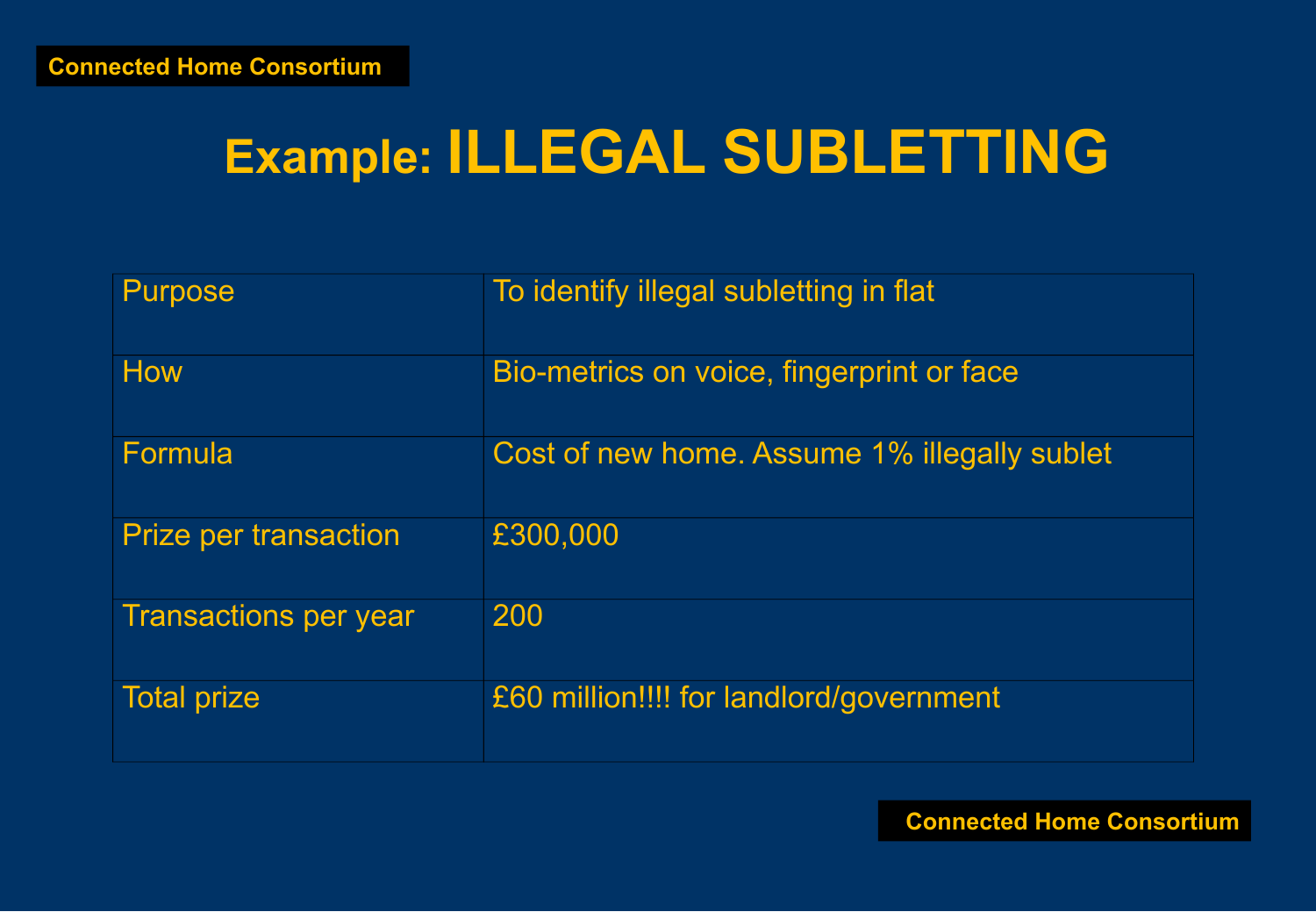#### **MATTHEW FOX**

## **CONNECTED HOME CONSORTIUM**

#### **07939 038 762**

#### **@HousingFox**

#### **matthew.fox@connectedhome.io**